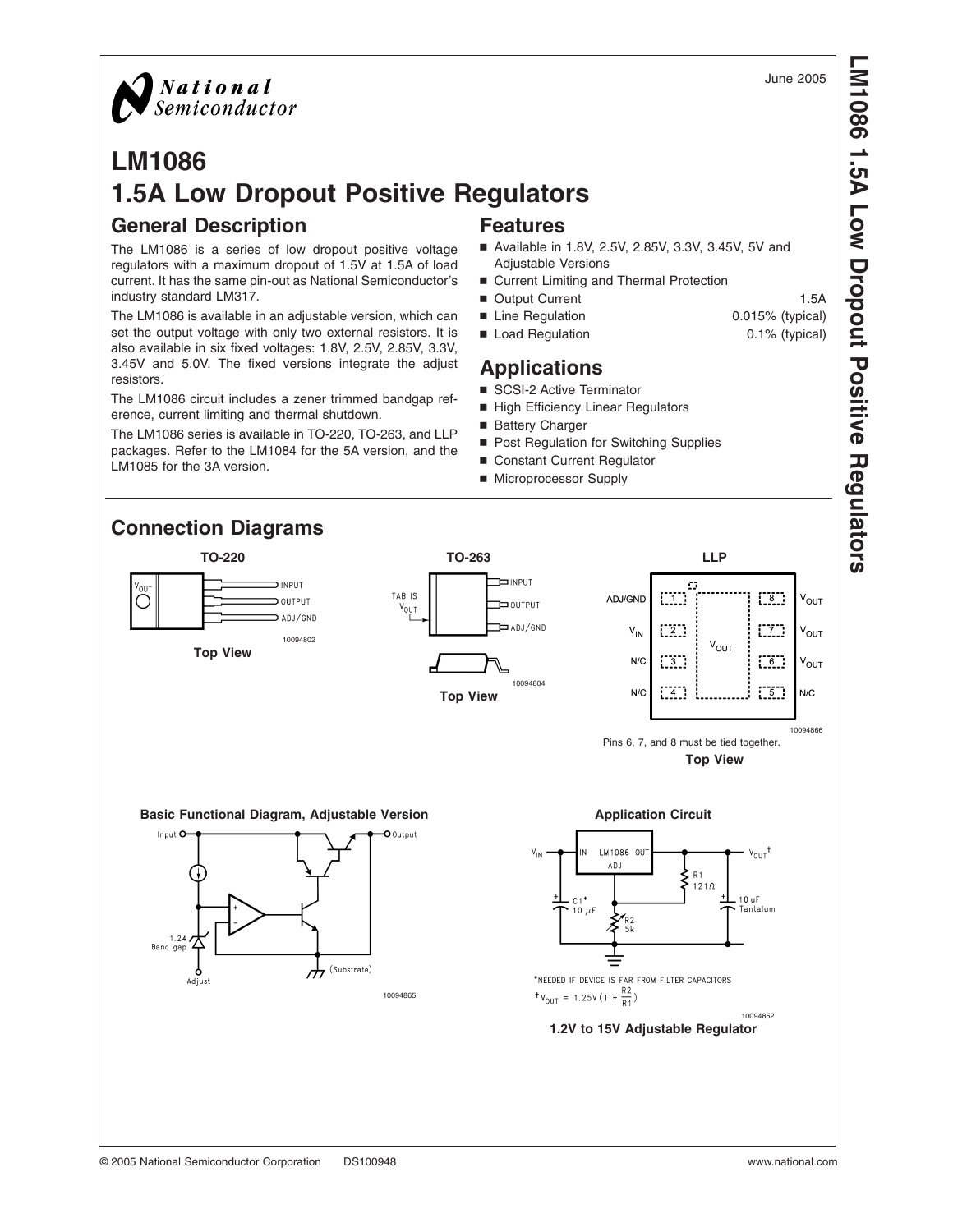| Package       | <b>Temperature Range</b>            | <b>Part Number</b> | <b>Transport Media</b> | <b>NSC Drawing</b> |
|---------------|-------------------------------------|--------------------|------------------------|--------------------|
| 3-lead TO-263 | $-40^{\circ}$ C to $+125^{\circ}$ C | LM1086IS-ADJ       | Rails                  |                    |
|               |                                     | LM1086ISX-ADJ      | Tape and Reel          |                    |
|               |                                     | LM1086IS-1.8       | Rails                  |                    |
|               |                                     | LM1086ISX-1.8      | Tape and Reel          |                    |
|               |                                     | LM1086IS-2.85      | Rails                  |                    |
|               |                                     | LM1086ISX-2.85     | Tape and Reel          |                    |
|               |                                     | LM1086IS-3.3       | Rails                  |                    |
|               |                                     | LM1086ISX-3.3      | Tape and Reel          |                    |
|               |                                     | LM1086IS-3.45      | Rails                  | TS3B               |
|               |                                     | LM1086ISX-3.45     | Tape and Reel          |                    |
|               |                                     | LM1086IS-5.0       | Rails                  |                    |
|               |                                     | LM1086ISX-5.0      | Tape and Reel          |                    |
|               | $0^{\circ}$ C to +125 $^{\circ}$ C  | LM1086CS-ADJ       | Rails                  |                    |
|               |                                     | LM1086CSX-ADJ      | Tape and Reel          |                    |
|               |                                     | LM1086CS-2.5       | Rails                  |                    |
|               |                                     | LM1086CSX-2.5      | Tape and Reel          |                    |
|               |                                     | LM1086CS-2.85      | Rails                  |                    |
|               |                                     | LM1086CSX-2.85     | Tape and Reel          |                    |
|               |                                     | LM1086CS-3.3       | Rails                  |                    |
|               |                                     | LM1086CSX-3.3      | Tape and Reel          |                    |
|               |                                     | LM1086CS-5.0       | Rails                  |                    |
|               |                                     | LM1086CSX-5.0      | Tape and Reel          |                    |
| 3-lead TO-220 | $-40^{\circ}$ C to $+125^{\circ}$ C | LM1086IT-ADJ       | Rails                  |                    |
|               |                                     | LM1086IT-1.8       | Rails                  |                    |
|               |                                     | LM1086IT-2.85      | Rails                  |                    |
|               |                                     | LM1086IT-3.3       | Rails                  |                    |
|               |                                     | LM1086IT-5.0       | Rails                  | T03B               |
|               | $0^{\circ}$ C to +125 $^{\circ}$ C  | LM1086CT-ADJ       | Rails                  |                    |
|               |                                     | LM1086CT-2.85      | Rails                  |                    |
|               |                                     | LM1086CT-3.3       | Rails                  |                    |
|               |                                     | LM1086CT-5.0       | Rails                  |                    |
| 8-Lead LLP    | $-40^{\circ}$ C to $+125^{\circ}$ C | LM1086ILD-ADJ      | Rails                  |                    |
|               |                                     | LM1086ILDX-ADJ     | Tape and Reel          |                    |
|               |                                     | LM1086ILD-1.8      | Rails                  |                    |
|               |                                     | LM1086ILDX-1.8     | Tape and Reel          |                    |
|               |                                     | LM1086ILD-2.5      | Rails                  |                    |
|               |                                     | LM1086ILDX-2.5     | Tape and Reel          |                    |
|               |                                     | LM1086ILD-2.85     | Rails                  | LDC008AA           |
|               |                                     | LM1086ILDX-2.85    | Tape and Reel          |                    |
|               |                                     | LM1086ILD-3.3      | Rails                  |                    |
|               |                                     | LM1086ILDX-3.3     | Tape and Reel          |                    |
|               |                                     | LM1086ILD-5.0      | Rails                  |                    |
|               |                                     | LM1086ILDX-5.0     | Tape and Reel          |                    |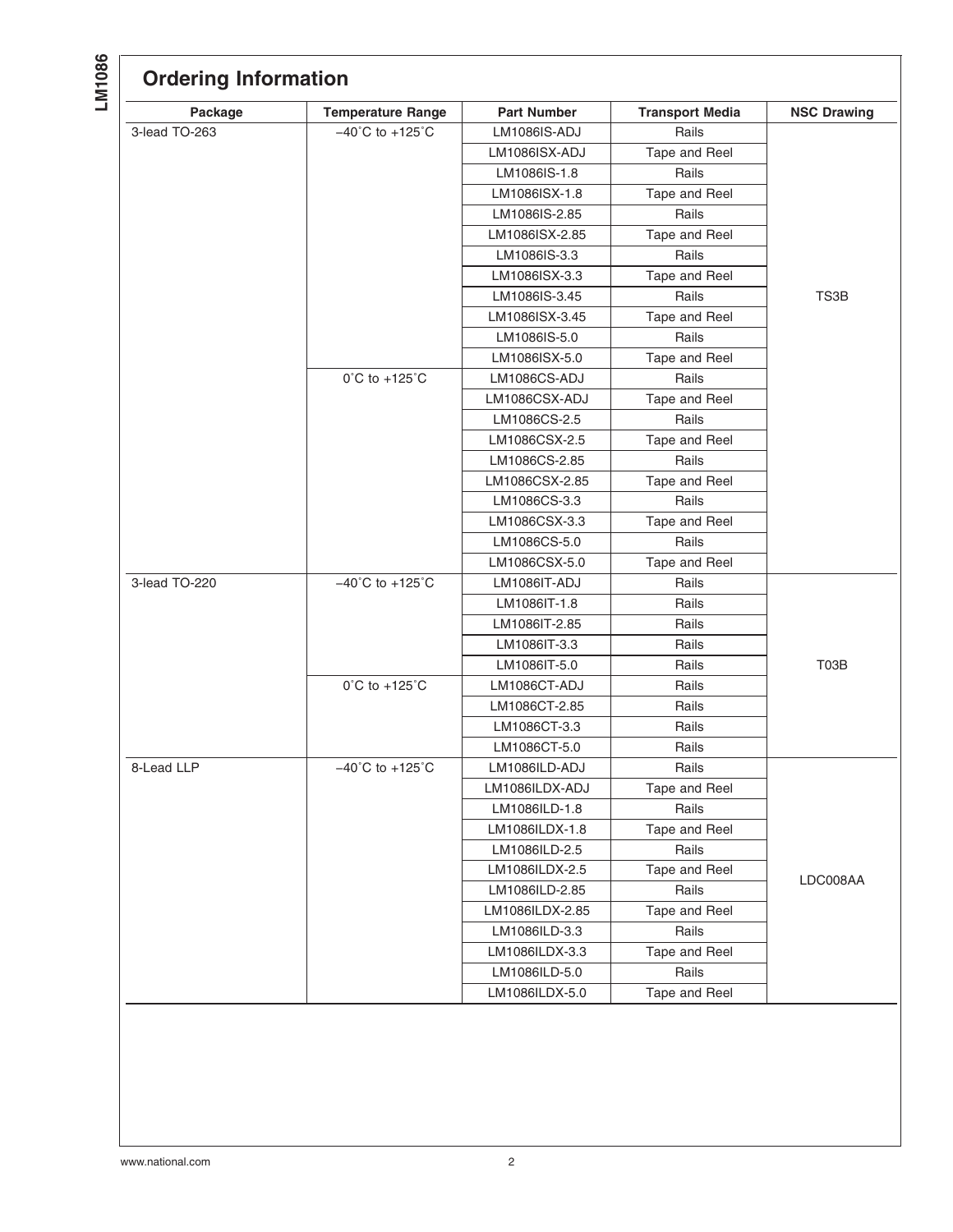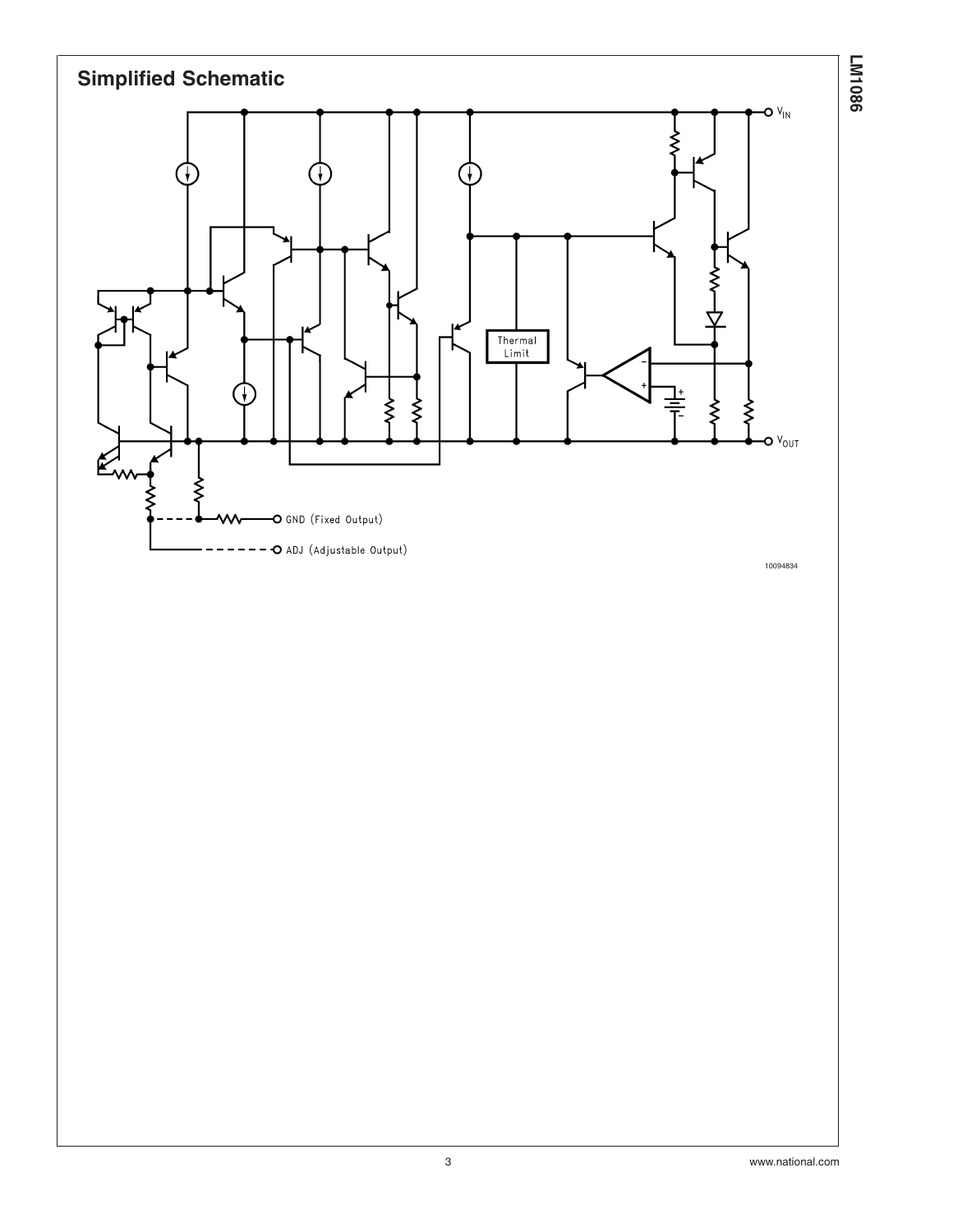# **Absolute Maximum Ratings [\(Note 1\)](#page-5-0)**

**If Military/Aerospace specified devices are required, please contact the National Semiconductor Sales Office/ Distributors for availability and specifications.**

Maximum Input-to-Output Voltage Differential

| LM1086-ADJ                                      | 29V                |
|-------------------------------------------------|--------------------|
| LM1086-1.8                                      | 27V                |
| LM1086-2.5                                      | 27V                |
| LM1086-2.85                                     | 27V                |
| LM1086-3.3                                      | 27V                |
| LM1086-3.45                                     | 27V                |
| LM1086-5.0                                      | 25V                |
| Power Dissipation (Note 2)                      | Internally Limited |
| Junction Temperature (T <sub>.I</sub> )(Note 3) | $150^{\circ}$ C    |
|                                                 |                    |

Storage Temperature Range -65°C to 150°C Lead Temperature 260°C, to 10 sec ESD Tolerance [\(Note 4\)](#page-5-0) 2000V

# **Operating Ratings** [\(Note 1\)](#page-5-0)

| Junction Temperature Range (T <sub>i</sub> ) (Note 3) |                                     |
|-------------------------------------------------------|-------------------------------------|
| "C" Grade                                             |                                     |
| <b>Control Section</b>                                | $0^{\circ}$ C to 125 $^{\circ}$ C   |
| <b>Output Section</b>                                 | $0^{\circ}$ C to 150 $^{\circ}$ C   |
| "I" Grade                                             |                                     |
| Control Section                                       | $-40^{\circ}$ C to 125 $^{\circ}$ C |
| <b>Output Section</b>                                 | $-40^{\circ}$ C to 150 $^{\circ}$ C |
|                                                       |                                     |

# **Electrical Characteristics**

Typicals and limits appearing in normal type apply for T<sub>J</sub> = 25°C. Limits appearing in **Boldface** type apply over the entire junction temperature range for operation.

| Symbol                  | <b>Parameter</b>           | <b>Conditions</b>                                                                                                                                                                    | Min<br>(Note 6) | <b>Typ</b><br>(Note 5) | <b>Max</b><br>(Note 6) | <b>Units</b>  |
|-------------------------|----------------------------|--------------------------------------------------------------------------------------------------------------------------------------------------------------------------------------|-----------------|------------------------|------------------------|---------------|
| $V_{REF}$               | Reference Voltage          | <b>LM1086-ADJ</b><br>$I_{\text{OUT}} = 10 \text{mA}, V_{\text{IN}} - V_{\text{OUT}} = 3V$<br>$10mA \leq l_{OUT} \leq l_{FULL\ LOAD}$<br>$1.5V \le V_{IN} - V_{OUT} \le 15V$ (Note 7) | 1.238<br>1.225  | 1.250<br>1.250         | 1.262<br>1.270         | V<br>V        |
| $V_{OUT}$               | Output Voltage<br>(Note 7) | LM1086-1.8<br>$I_{\text{OUT}}$ = 0mA, $V_{\text{IN}}$ = 5V<br>$0 \leq I_{\text{OUT}} \leq I_{\text{FULL LOAD}}$ , $3.3 \text{V} \leq V_{\text{IN}} \leq 18 \text{V}$                 | 1.782<br>1.764  | 1.8<br>1.8             | 1.818<br>1.836         | V             |
|                         |                            | LM1086-2.5<br>$I_{\text{OUT}}$ = 0mA, $V_{\text{IN}}$ = 5V<br>$0 \leq I_{\text{OUT}} \leq I_{\text{FULL}\text{-}LOAD}$ , $4.0 \text{V} \leq V_{\text{IN}} \leq 18 \text{V}$          | 2.475<br>2.450  | 2.50<br>2.50           | 2.525<br>2.55          | $\vee$        |
|                         |                            | LM1086-2.85<br>$I_{\text{OUT}}$ = 0mA, $V_{\text{IN}}$ = 5V<br>$0 \leq I_{\text{OUT}} \leq I_{\text{FULL}\text{ LOAD}}$ , $4.35V \leq V_{\text{IN}} \leq 18V$                        | 2.82<br>2.79    | 2.85<br>2.85           | 2.88<br>2.91           | V<br>V        |
|                         |                            | LM1086-3.3<br>$I_{\text{OUT}}$ = 0mA, $V_{\text{IN}}$ = 5V<br>$0 \leq I_{\text{OUT}} \leq I_{\text{FULL}\text{ LOAD}}$ , $4.75V \leq V_{\text{IN}} \leq 18V$                         | 3.267<br>3.235  | 3.300<br>3.300         | 3.333<br>3.365         | V<br>V        |
|                         |                            | LM1086-3.45<br>$I_{\text{OUT}}$ = 0mA, $V_{\text{IN}}$ = 5V<br>$0 \leq I_{\text{OUT}} \leq I_{\text{FULL}\text{ LOAD}}$ , $4.95V \leq V_{\text{IN}} \leq 18V$                        | 3.415<br>3.381  | 3.45<br>3.45           | 3.484<br>3.519         | V<br>V        |
|                         |                            | LM1086-5.0<br>$I_{\text{OUT}} = 0$ mA, $V_{\text{IN}} = 8V$<br>$0 \leq I_{\text{OUT}} \leq I_{\text{FULL LOAD}}$ , $6.5V \leq V_{\text{IN}} \leq 20V$                                | 4.950<br>4.900  | 5.000<br>5.000         | 5.050<br>5.100         | V<br>V        |
| $\Delta V_{\text{OUT}}$ | Line Regulation            | <b>LM1086-ADJ</b>                                                                                                                                                                    |                 | 0.015                  | 0.2                    | $\frac{1}{2}$ |
|                         | (Note 8)                   | $I_{\text{OUT}} = 10 \text{mA}, 1.5 \text{V} \leq (V_{\text{IN}} - V_{\text{OUT}}) \leq 15 \text{V}$                                                                                 |                 | 0.035                  | 0.2                    | $\%$          |
|                         |                            | LM1086-1.8<br>$I_{\text{OUT}} = 0 \text{mA}, 3.3 \text{V} \leq V_{\text{IN}} \leq 18 \text{V}$                                                                                       |                 | 0.3<br>0.6             | 6<br>6                 | mV            |
|                         |                            | LM1086-2.5                                                                                                                                                                           |                 | 0.3                    | 6                      |               |
|                         |                            | $I_{\text{OUT}} = 0 \text{mA}, 4.0 \text{V} \le V_{\text{IN}} \le 18 \text{V}$                                                                                                       |                 | 0.6                    | 6                      | mV            |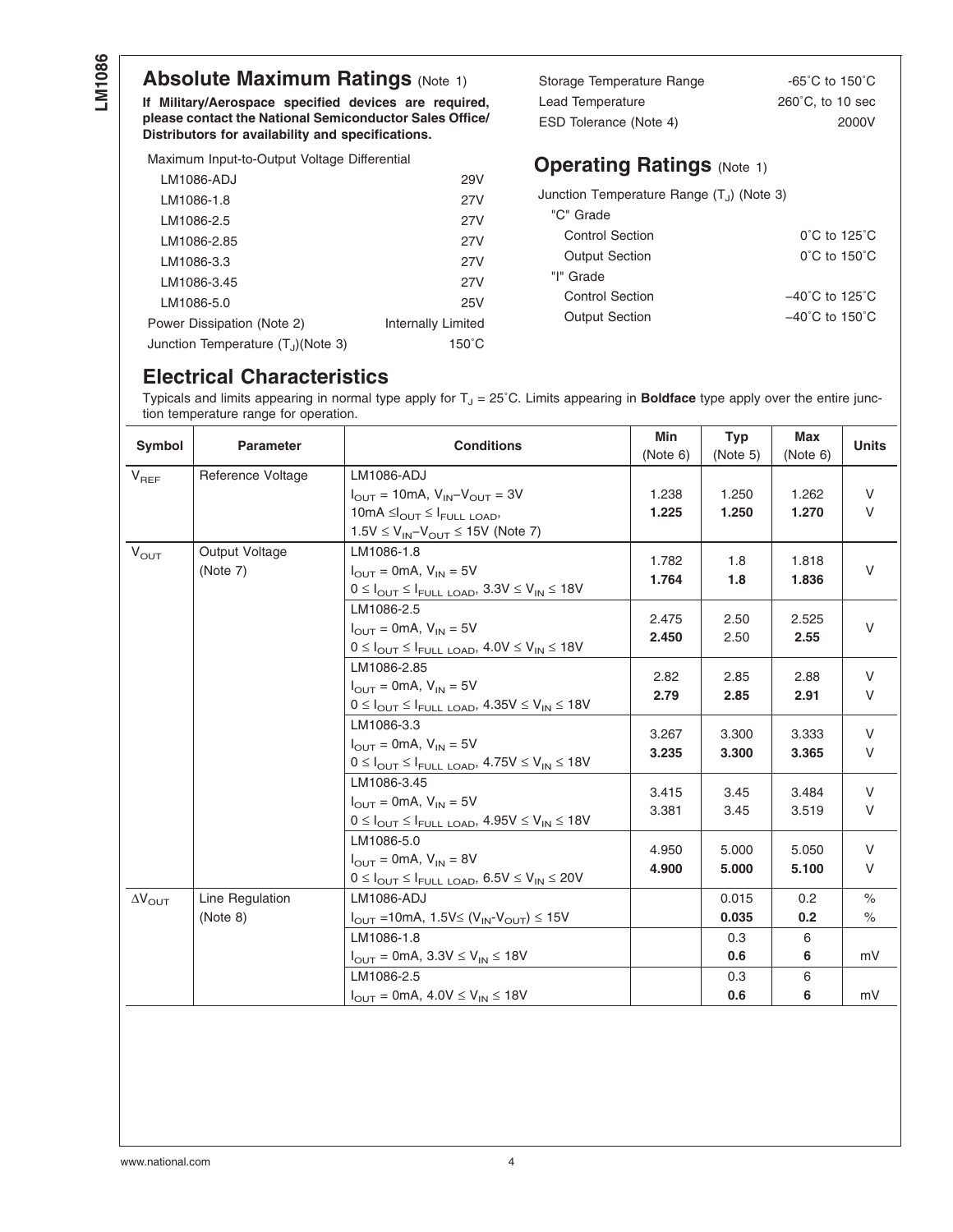# **LM1086**

## **Electrical Characteristics** (Continued)

Typicals and limits appearing in normal type apply for T<sub>J</sub> = 25˚C. Limits appearing in **Boldface** type apply over the entire junction temperature range for operation.

| Symbol                  | <b>Parameter</b>             | <b>Conditions</b>                                                                 | Min<br>(Note 6) | <b>Typ</b><br>(Note 5) | Max<br>(Note 6) | Units         |
|-------------------------|------------------------------|-----------------------------------------------------------------------------------|-----------------|------------------------|-----------------|---------------|
|                         |                              | LM1086-2.85                                                                       |                 | 0.3                    | 6               | mV            |
|                         |                              | $I_{\text{OUT}} = 0 \text{mA}, 4.35 \text{V} \leq V_{\text{IN}} \leq 18 \text{V}$ |                 | 0.6                    | 6               | mV            |
|                         |                              | LM1086-3.3                                                                        |                 | 0.5                    | 10              | mV            |
|                         |                              | $I_{OUT} = 0 \text{mA}, 4.5 \text{V} \leq V_{IN} \leq 18 \text{V}$                |                 | 1.0                    | 10              | mV            |
|                         |                              | LM1086-3.45                                                                       |                 | 0.5                    | 10              | mV            |
|                         |                              | $I_{OUT} = 0 \text{mA}, 4.95 \text{V} \leq V_{IN} \leq 18 \text{V}$               |                 | 1.0                    | 10              | mV            |
|                         |                              | LM1086-5.0                                                                        |                 | 0.5                    | 10              | mV            |
|                         |                              | $I_{\text{OUT}} = 0 \text{mA}, 6.5 \text{V} \leq V_{\text{IN}} \leq 20 \text{V}$  |                 | 1.0                    | 10              | mV            |
| $\Delta V_{\text{OUT}}$ | Load Regulation              | <b>LM1086-ADJ</b>                                                                 |                 | 0.1                    | 0.3             | $\%$          |
|                         | (Note 8)                     | $(V_{IN} - V_{OUT}) = 3V$ , 10mA $\leq I_{OUT} \leq I_{FULL\$ LOAD                |                 | 0.2                    | 0.4             | $\%$          |
|                         |                              | LM1086-1.8, 2.5, 2.85                                                             |                 | 3                      | 12              | mV            |
|                         |                              | $V_{IN} = 5V, 0 \leq I_{OUT} \leq I_{FULL\ LOAD}$                                 |                 | 6                      | 20              | mV            |
|                         |                              | LM1086-3.3, 3.45                                                                  |                 | 3                      | 15              | mV            |
|                         |                              | $V_{\text{IN}} = 5V, 0 \leq I_{\text{OUT}} \leq I_{\text{FULL LOAD}}$             |                 | $\overline{7}$         | 25              | mV            |
|                         |                              | LM1086-5.0                                                                        |                 | 5                      | 20              | mV            |
|                         |                              | $V_{IN} = 8V$ , $0 \leq I_{OUT} \leq I_{FULL}$ LOAD                               |                 | 10                     | 35              | mV            |
|                         | Dropout Voltage              | LM1086-ADJ, 1.8, 2.5, 2.85, 3.3, 3.45, 5                                          |                 |                        |                 |               |
|                         | (Note 9)                     | $\Delta V_{REF}$ , $\Delta V_{OUT}$ = 1%, $I_{OUT}$ = 1.5A                        |                 | 1.3                    | 1.5             | V             |
| $I_{LIMIT}$             | <b>Current Limit</b>         | <b>LM1086-ADJ</b>                                                                 |                 |                        |                 |               |
|                         |                              | $V_{IN} - V_{OUT} = 5V$                                                           | 1.50            | 2.7                    |                 | Α             |
|                         |                              | $V_{IN} - V_{OUT} = 25V$                                                          | 0.05            | 0.15                   |                 | A             |
|                         |                              | LM1086-1.8,2.5, 2.85, 3.3, 3.45, $V_{IN} = 8V$                                    | 1.5             | 2.7                    |                 | Α             |
|                         |                              | LM1086-5.0, $V_{IN} = 10V$                                                        | 1.5             | 2.7                    |                 | A             |
|                         | Minimum Load Current         | LM1086-ADJ                                                                        |                 |                        |                 |               |
|                         | (Note 10)                    | $V_{IN} - V_{OUT} = 25V$                                                          |                 | 5.0                    | 10.0            | mA            |
|                         | Quiescent Current            | LM1086-1.8, 2.5, 2.85, $V_{IN} \le 18V$                                           |                 | 5.0                    | 10.0            | mA            |
|                         |                              | LM1086-3.3, $V_{IN} \le 18V$                                                      |                 | 5.0                    | 10.0            | mA            |
|                         |                              | LM1086-3.45, $V_{IN} \le 18V$                                                     |                 | 5.0                    | 10.0            | mA            |
|                         |                              | LM1086-5.0, $V_{IN} \le 20V$                                                      |                 | 5.0                    | 10.0            | mA            |
|                         | <b>Thermal Regulation</b>    | $T_A = 25^{\circ}$ C, 30ms Pulse                                                  |                 | 0.008                  | 0.04            | % /W          |
|                         | <b>Ripple Rejection</b>      | $f_{RIPPLE}$ = 120Hz, $C_{OUT}$ = 25µF Tantalum,                                  |                 |                        |                 |               |
|                         |                              | $I_{\text{OUT}} = 1.5A$                                                           |                 |                        |                 |               |
|                         |                              | LM1086-ADJ, $C_{ADJ} = 25 \mu F$ , $(V_{IN} - V_{O}) = 3V$                        | 60              | 75                     |                 | dВ            |
|                         |                              | LM1086-1.8, 2.5, 2.85, $V_{IN} = 6V$                                              | 60              | 72                     |                 | dΒ            |
|                         |                              | LM1086-3.3, $V_{IN} = 6.3V$                                                       | 60              | 72                     |                 | dB            |
|                         |                              | LM1086-3.45, $V_{IN} = 6.3V$                                                      | 60              | 72                     |                 | dB            |
|                         |                              | LM1086-5.0 $V_{IN} = 8V$                                                          | 60              | 68                     |                 | dB            |
|                         | Adjust Pin Current           | LM1086                                                                            |                 | 55                     | 120             | μA            |
|                         | Adjust Pin Current           | $10mA \leq I_{OUT} \leq I_{FULL\ LOAD}$                                           |                 |                        |                 |               |
|                         | Change                       | $1.5V \leq (V_{IN} - V_{OUT}) \leq 15V$                                           |                 | 0.2                    | 5               | μA            |
|                         | <b>Temperature Stability</b> |                                                                                   |                 | 0.5                    |                 | $\%$          |
|                         | Long Term Stability          | $T_A = 125^{\circ}C$ , 1000Hrs                                                    |                 | 0.3                    | 1.0             | $\%$          |
|                         | <b>RMS Noise</b>             | $10Hz \le f \le 10kHz$                                                            |                 | 0.003                  |                 | $\%$          |
|                         | (% of $V_{\text{OUT}}$ )     |                                                                                   |                 |                        |                 |               |
| $\theta_{\text{JC}}$    | <b>Thermal Resistance</b>    | 3-Lead TO-263: Control Section/Output                                             |                 |                        | 1.5/4.0         | $\degree$ C/W |
|                         | Junction-to-Case             | Section                                                                           |                 |                        | 1.5/4.0         | $\degree$ C/W |
|                         |                              | 3-Lead TO-220: Control Section/Output                                             |                 |                        |                 |               |
|                         |                              | Section                                                                           |                 |                        |                 |               |
|                         |                              |                                                                                   |                 |                        |                 |               |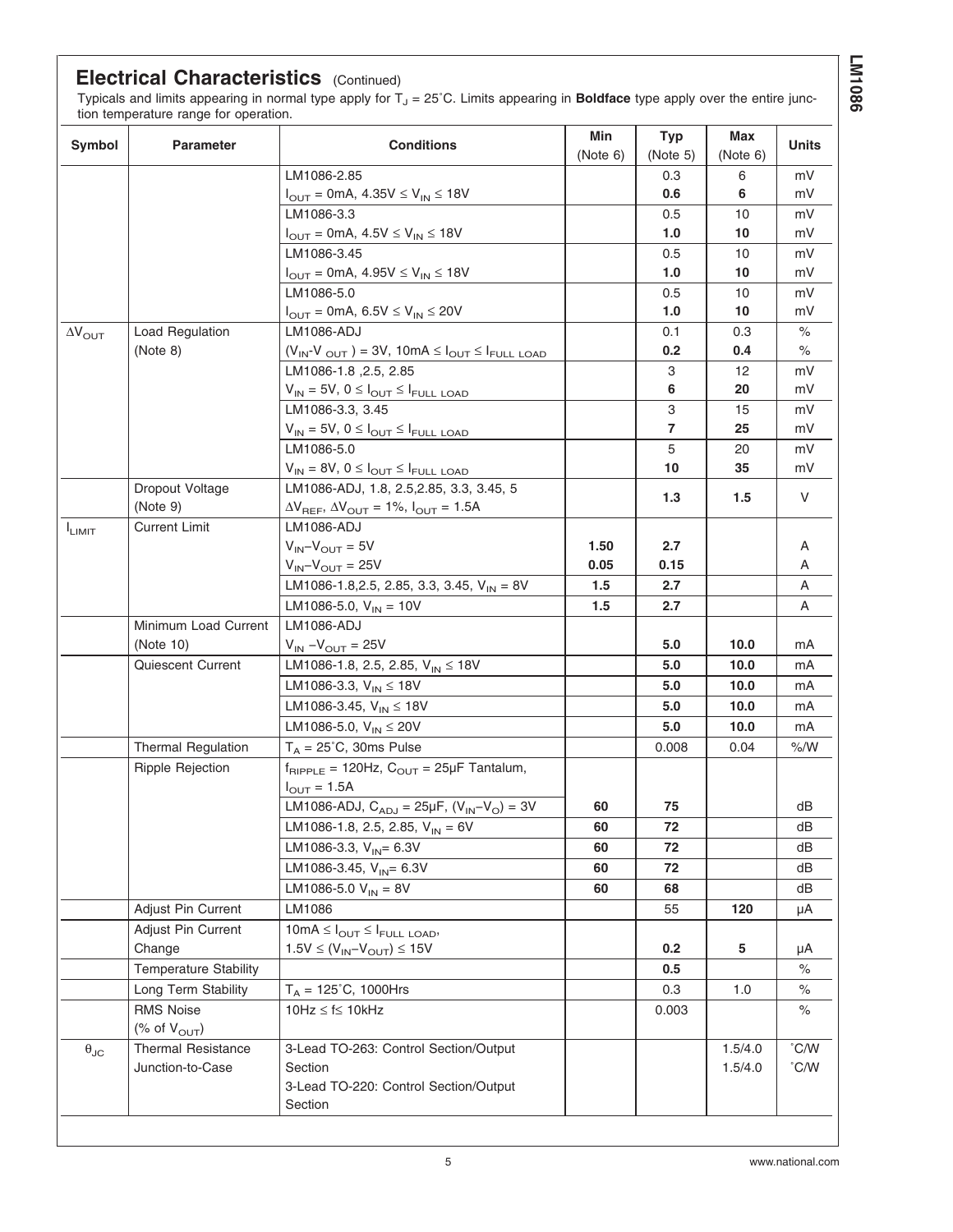<span id="page-5-0"></span>**Note 1:** Absolute Maximum Ratings indicate limits beyond which damage to the device may occur. Operating Ratings indicate conditions for which the device is intended to be functional, but specific performance is not quaranteed. For quaranteed specifications and the test conditions, see the Electrical Characteristics. Note 2: Power dissipation is kept in a safe range by current limiting circuitry. Refer to Overload Recovery in Application Notes. The value θ<sub>IΔ</sub> for the LLP package is specifically dependent on PCB trace area, trace material, and the number of thermal vias. For improved thermal resistance and power dissipation for the LLP package, refer to Application Note AN-1187.

Note 3: The maximum power dissipation is a function of T<sub>J(MAX)</sub>, θ<sub>JA</sub>, and T<sub>A</sub>. The maximum allowable power dissipation at any ambient temperature is P<sub>D</sub> = (T<sub>J(MAX)</sub>-T<sub>A</sub>)/θ<sub>JA</sub>. All numbers apply for packages soldered directly into a PC board. Refer to Thermal Considerations in the Application Notes.

**Note 4:** For testing purposes, ESD was applied using human body model, 1.5kΩ in series with 100pF.

**Note 5:** Typical Values represent the most likely parametric norm.

**Note 6:** All limits are guaranteed by testing or statistical analysis.

Note 7: IFULL LOAD is defined in the current limit curves. The I<sub>FULL LOAD</sub> Curve defines current limit as a function of input-to-output voltage. Note that 15W power dissipation for the LM1086 is only achievable over a limited range of input-to-output voltage.

**Note 8:** Load and line regulation are measured at constant junction temperature, and are guaranteed up to the maximum power dissipation of 15W. Power dissipation is determined by the input/output differential and the output current. Guaranteed maximum power dissipation will not be available over the full input/output range.

**Note 9:** Dropout voltage is specified over the full output current range of the device.

**Note 10:** The minimum output current required to maintain regulation.

# **Typical Performance Characteristics**







### **Dropout Voltage vs. Output Current Short-Circuit Current vs. Input/Output Difference**



## Load Regulation vs. Temperature **Percent Change in Output Voltage vs. Temperature**



www.national.com 6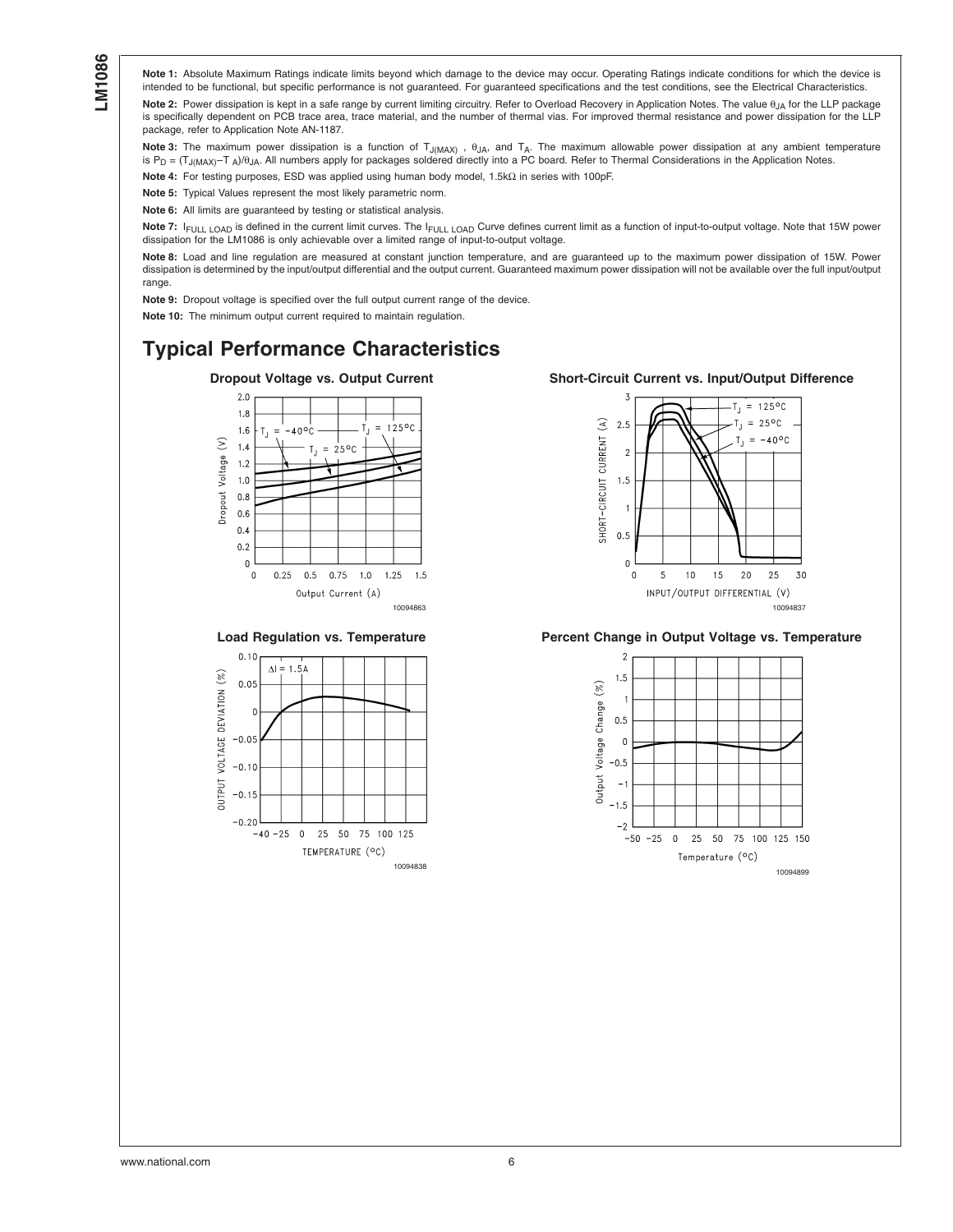# **LM1086**

# **Typical Performance Characteristics** (Continued)









Adjust Pin Current vs. Temperature **Maximum Power Dissipation vs. Temperature** 



**Ripple Rejection vs. Frequency (LM1086-Adj.) Ripple Rejection vs. Output Current (LM1086-Adj.)**





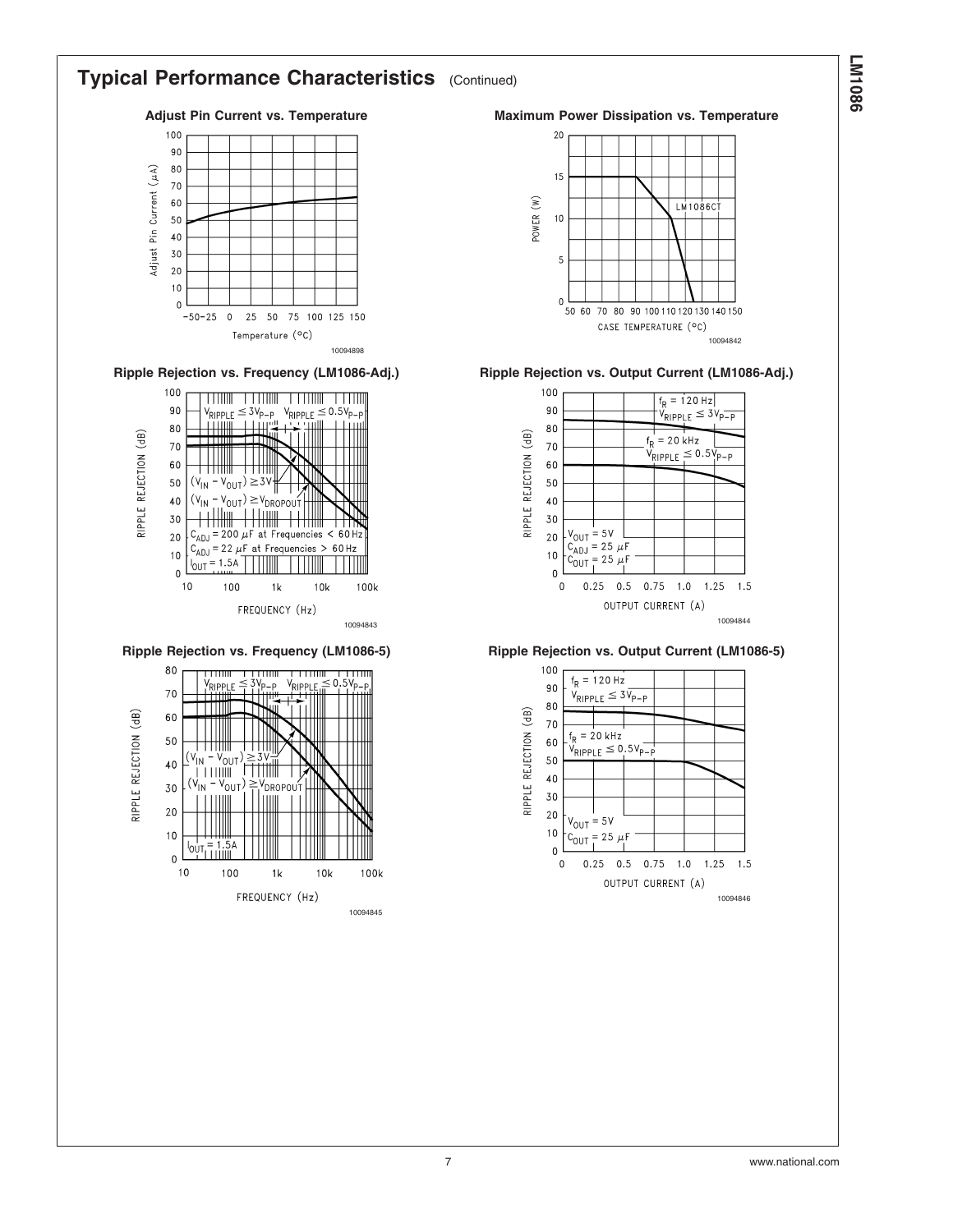# <span id="page-7-0"></span>**Typical Performance Characteristics** (Continued)





**Application Note**

## **GENERAL**

*Figure 1* shows a basic functional diagram for the LM1086- Adj (excluding protection circuitry) . The topology is basically that of the LM317 except for the pass transistor. Instead of a Darlingtion NPN with its two diode voltage drop, the LM1086 uses a single NPN. This results in a lower dropout voltage. The structure of the pass transistor is also known as a quasi LDO. The advantage a quasi LDO over a PNP LDO is its inherently lower quiescent current. The LM1086 is guaranteed to provide a minimum dropout voltage 1.5V over temperature, at full load.



**FIGURE 1. Basic Functional Diagram for the LM1086, excluding Protection circuitry**

## **OUTPUT VOLTAGE**

The LM1086 adjustable version develops at 1.25V reference voltage,  $(V_{REF})$ , between the output and the adjust terminal. As shown in figure 2, this voltage is applied across resistor R1 to generate a constant current I1. This constant current then flows through R2. The resulting voltage drop across R2 adds to the reference voltage to sets the desired output voltage.

The current  $I_{ADJ}$  from the adjustment terminal introduces an output error . But since it is small (120uA max), it becomes negligible when R1 is in the 100 $Ω$  range.

For fixed voltage devices, R1 and R2 are integrated inside the devices.



**FIGURE 2. Basic Adjustable Regulator**

## **STABILITY CONSIDERATION**

Stability consideration primarily concern the phase response of the feedback loop. In order for stable operation, the loop must maintain negative feedback. The LM1086 requires a certain amount series resistance with capacitive loads. This series resistance introduces a zero within the loop to increase phase margin and thus increase stability. The equivalent series resistance (ESR) of solid tantalum or aluminum electrolytic capacitors is used to provide the appropriate zero (approximately 500 kHz).

The Aluminum electrolytic are less expensive than tantalums, but their ESR varies exponentially at cold temperatures; therefore requiring close examination when choosing the desired transient response over temperature. Tantalums are a convenient choice because their ESR varies less than 2:1 over temperature.

The recommended load/decoupling capacitance is a 10uF tantalum or a 50uF aluminum. These values will assure stability for the majority of applications.

The adjustable versions allows an additional capacitor to be used at the ADJ pin to increase ripple rejection. If this is done the output capacitor should be increased to 22uF for tantalums or to 150uF for aluminum.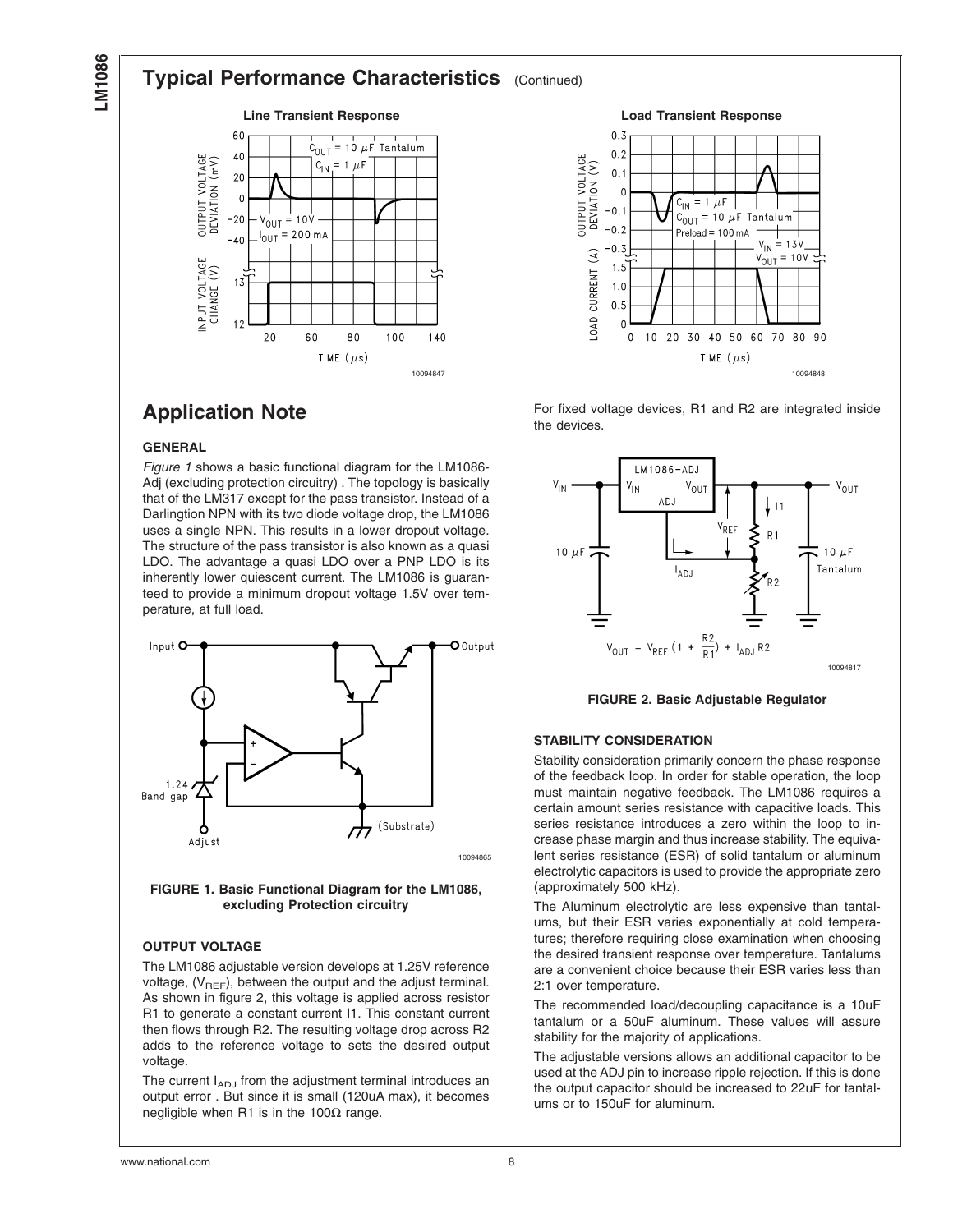# **Application Note** (Continued)

Capacitors other than tantalum or aluminum can be used at the adjust pin and the input pin. A 10uF capacitor is a reasonable value at the input. See Ripple Rejection section regarding the value for the adjust pin capacitor.

It is desirable to have large output capacitance for applications that entail large changes in load current (microprocessors for example). The higher the capacitance, the larger the available charge per demand. It is also desirable to provide low ESR to reduce the change in output voltage:

 $\Delta V = \Delta I$  x ESR

It is common practice to use several tantalum and ceramic capacitors in parallel to reduce this change in the output voltage by reducing the overall ESR.

Output capacitance can be increased indefinitely to improve transient response and stability.

## **RIPPLE REJECTION**

Ripple rejection is a function of the open loop gain within the feed-back loop (refer to *[Figure 1](#page-7-0)* and *[Figure 2](#page-7-0)*). The LM1086 exhibits 75dB of ripple rejection (typ.). When adjusted for voltages higher than  $V_{REF}$ , the ripple rejection decreases as function of adjustment gain: (1+R1/R2) or  $V_O/V_{REF}$ . Therefore a 5V adjustment decreases ripple rejection by a factor of four (−12dB); Output ripple increases as adjustment voltage increases.

However, the adjustable version allows this degradation of ripple rejection to be compensated. The adjust terminal can be bypassed to ground with a capacitor  $(C_{ADJ})$ . The impedance of the  $C_{ADJ}$  should be equal to or less than R1 at the desired ripple frequency. This bypass capacitor prevents ripple from being amplified as the output voltage is increased.

 $1/(2\pi^*f_{\text{RIPPLE}}^*C_{\text{ADJ}}) \leq R_1$ 

## **LOAD REGULATION**

The LM1086 regulates the voltage that appears between its output and ground pins, or between its output and adjust pins. In some cases, line resistances can introduce errors to the voltage across the load. To obtain the best load regulation, a few precautions are needed.

*Figure 3* shows a typical application using a fixed output regulator. Rt1 and Rt2 are the line resistances.  $V_{\text{LOAD}}$  is less than the  $V_{\text{OUT}}$  by the sum of the voltage drops along the line resistances. In this case, the load regulation seen at the  $R_{\text{LOAD}}$  would be degraded from the data sheet specification. To improve this, the load should be tied directly to the output terminal on the positive side and directly tied to the ground terminal on the negative side.



**FIGURE 3. Typical Application using Fixed Output Regulator**

When the adjustable regulator is used (*Figure 4*), the best performance is obtained with the positive side of the resistor R1 tied directly to the output terminal of the regulator rather than near the load. This eliminates line drops from appearing effectively in series with the reference and degrading regulation. For example, a 5V regulator with 0.05Ω resistance between the regulator and load will have a load regulation due to line resistance of 0.05Ω x I<sub>L</sub>. If R1 (=125Ω) is connected near the load the effective line resistance will be 0.05Ω (1 + R2/R1) or in this case, it is 4 times worse. In addition, the ground side of the resistor R2 can be returned near the ground of the load to provide remote ground sensing and improve load regulation.



## **FIGURE 4. Best Load Regulation using Adjustable Output Regulator**

## **PROTECTION DIODES**

Under normal operation, the LM1086 regulator does not need any protection diode. With the adjustable device, the internal resistance between the adjustment and output terminals limits the current. No diode is needed to divert the current around the regulator even with a capacitor on the adjustment terminal. The adjust pin can take a transient signal of ±25V with respect to the output voltage without damaging the device.

When an output capacitor is connected to a regulator and the input is shorted, the output capacitor will discharge into the output of the regulator. The discharge current depends on the value of the capacitor, the output voltage of the regulator, and rate of decrease of  $V_{IN}$ . In the LM1086 regulator, the internal diode between the output and input pins can withstand microsecond surge currents of 10A to 20A. With an extremely large output capacitor (≥1000 µf), and with input instantaneously shorted to ground, the regulator could be damaged. In this case, an external diode is recommended between the output and input pins to protect the regulator, shown in *[Figure 5](#page-9-0)*.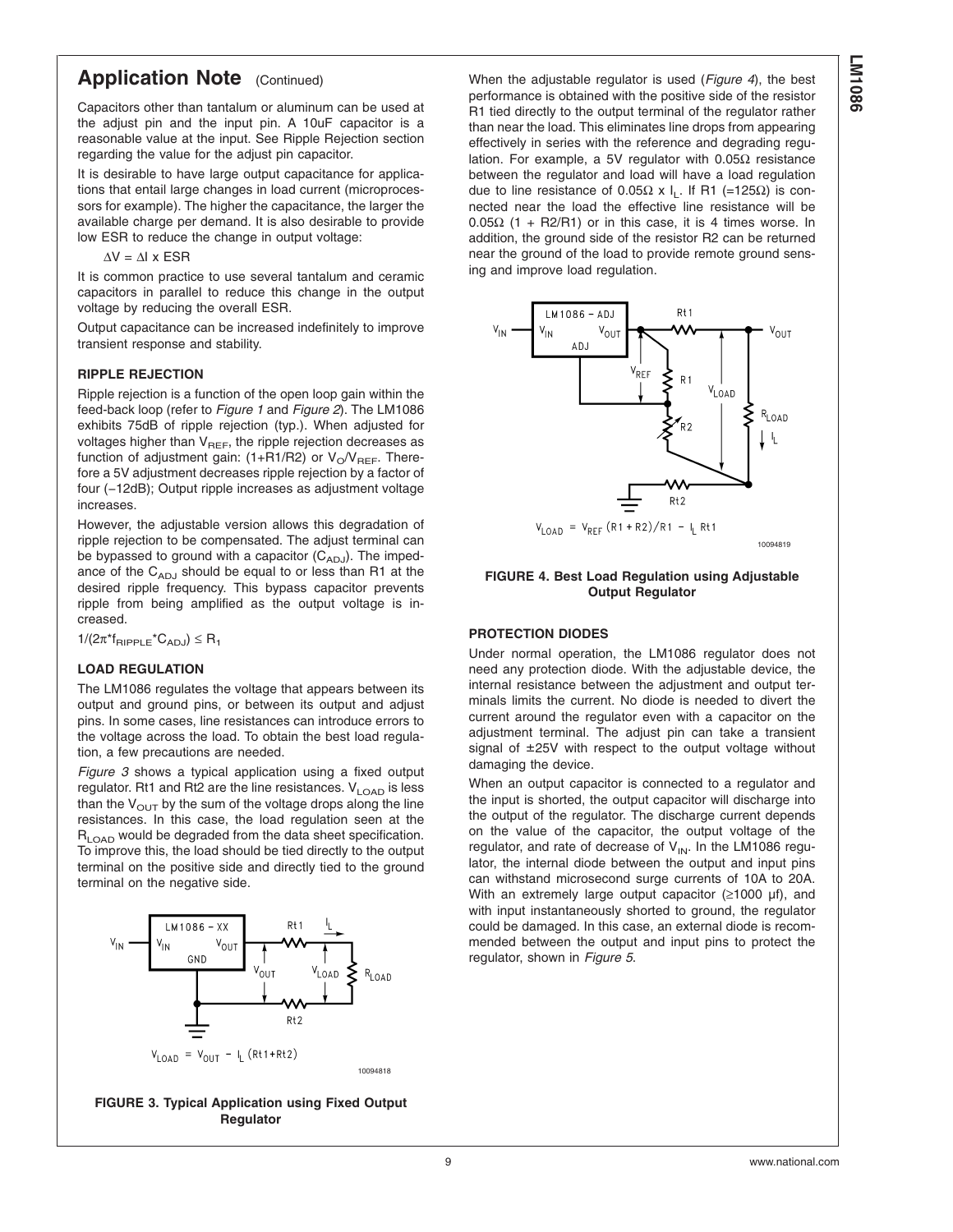## **Application Note** (Continued)

<span id="page-9-0"></span>

**FIGURE 5. Regulator with Protection Diode**

## **OVERLOAD RECOVERY**

Overload recovery refers to regulator's ability to recover from a short circuited output. A key factor in the recovery process is the current limiting used to protect the output from drawing too much power. The current limiting circuit reduces the output current as the input to output differential increases. Refer to short circuit curve in the curve section.

During normal start-up, the input to output differential is small since the output follows the input. But, if the output is shorted, then the recovery involves a large input to output differential. Sometimes during this condition the current limiting circuit is slow in recovering. If the limited current is too low to develop a voltage at the output, the voltage will stabilize at a lower level. Under these conditions it may be necessary to recycle the power of the regulator in order to get the smaller differential voltage and thus adequate start up conditions. Refer to curve section for the short circuit current vs. input differential voltage.

## **THERMAL CONSIDERATIONS**

ICs heats up when in operation, and power consumption is one factor in how hot it gets. The other factor is how well the heat is dissipated. Heat dissipation is predictable by knowing the thermal resistance between the IC and ambient (θ<sub>JA</sub>). Thermal resistance has units of temperature per power (C/ W). The higher the thermal resistance, the hotter the IC.

The LM1086 specifies the thermal resistance for each package as junction to case  $(\theta_{JC})$ . In order to get the total resistance to ambient  $(\theta_{JA})$ , two other thermal resistance must be added, one for case to heat-sink  $(\theta_{CH})$  and one for heatsink to ambient  $(\theta_{HA})$ . The junction temperature can be predicted as follows:

 $T_J = T_A + P_D (\theta_{JC} + \theta_{CH} + \theta_{HA}) = T_A + P_D \theta_{JA}$ 

 $T_J$  is junction temperature,  $T_A$  is ambient temperature, and  $P_D$  is the power consumption of the device. Device power consumption is calculated as follows:

$$
I_{IN} = I_L + I_G
$$

$$
\mathsf{P}_{\mathrm{D}} = (\mathsf{V}_{\mathsf{IN}} \text{--} \mathsf{V}_{\mathsf{OUT}}) \; \mathsf{I}_{\mathsf{L}} + \mathsf{V}_{\mathsf{IN}} \mathsf{I}_{\mathsf{G}}
$$

*Figure 6* shows the voltages and currents which are present in the circuit.



**FIGURE 6. Power Dissipation Diagram**

Once the device power is determined, the maximum allowable  $(\theta_{JA(max)})$  is calculated as:

 $\theta_{JA \ (max)} = T_{R(max)} / P_D = T_{J(max)} - T_{A(max)} / P_D$ 

The LM1086 has different temperature specifications for two different sections of the IC: the control section and the output section. The Electrical Characteristics table shows the junction to case thermal resistances for each of these sections, while the maximum junction temperatures  $(T_{J(max)})$  for each section is listed in the Absolute Maximum section of the datasheet.  $T_{J(max)}$  is 125°C for the control section, while  $T_{J(max)}$  is 150°C for the output section.

 $\theta_{JA\ (max)}$  should be calculated separately for each section as follows:

 $\theta_{JA}$  (max, CONTROL SECTION) = (125°C for T<sub>A(max)</sub>)/P<sub>D</sub>

 $\theta_{JA}$  (max, OUTPUT SECTION) = (150°C for  $T_{A(max)}$ )/P<sub>D</sub>

The required heat sink is determined by calculating its required thermal resistance  $(\theta_{HA(max)})$ .

 $θ$ <sub>HA(max)</sub> =  $θ$ <sub>JA(max)</sub> – ( $θ$ <sub>JC</sub> +  $θ$ <sub>CH</sub>)

 $\theta_{HA \ (max)}$  should be calculated twice as follows:

 $θ$ <sub>HA (max)</sub> =  $θ$ <sub>JA</sub>(max, CONTROL SECTION) - ( $θ$ <sub>JC</sub> (CON-TROL SECTION) +  $\theta_{CH}$ )

 $θ$ <sub>HA (max)</sub>=  $θ$ <sub>JA</sub>(max, OUTPUT SECTION) - ( $θ$ <sub>JC</sub>(OUTPUT  $SECTION + \theta_{CH}$ )

If thermal compound is used,  $\theta_{CH}$  can be estimated at 0.2 C/W. If the case is soldered to the heat sink, then a  $\theta_{CH}$  can be estimated as 0 C/W.

After,  $\theta_{HA \ (max)}$  is calculated for each section, choose the lower of the two  $\theta_{HA\ (max)}$  values to determine the appropriate heat sink.

If PC board copper is going to be used as a heat sink, then *Figure 7* can be used to determine the appropriate area (size) of copper foil required.



**FIGURE 7. Heat sink thermal Resistance vs. Area**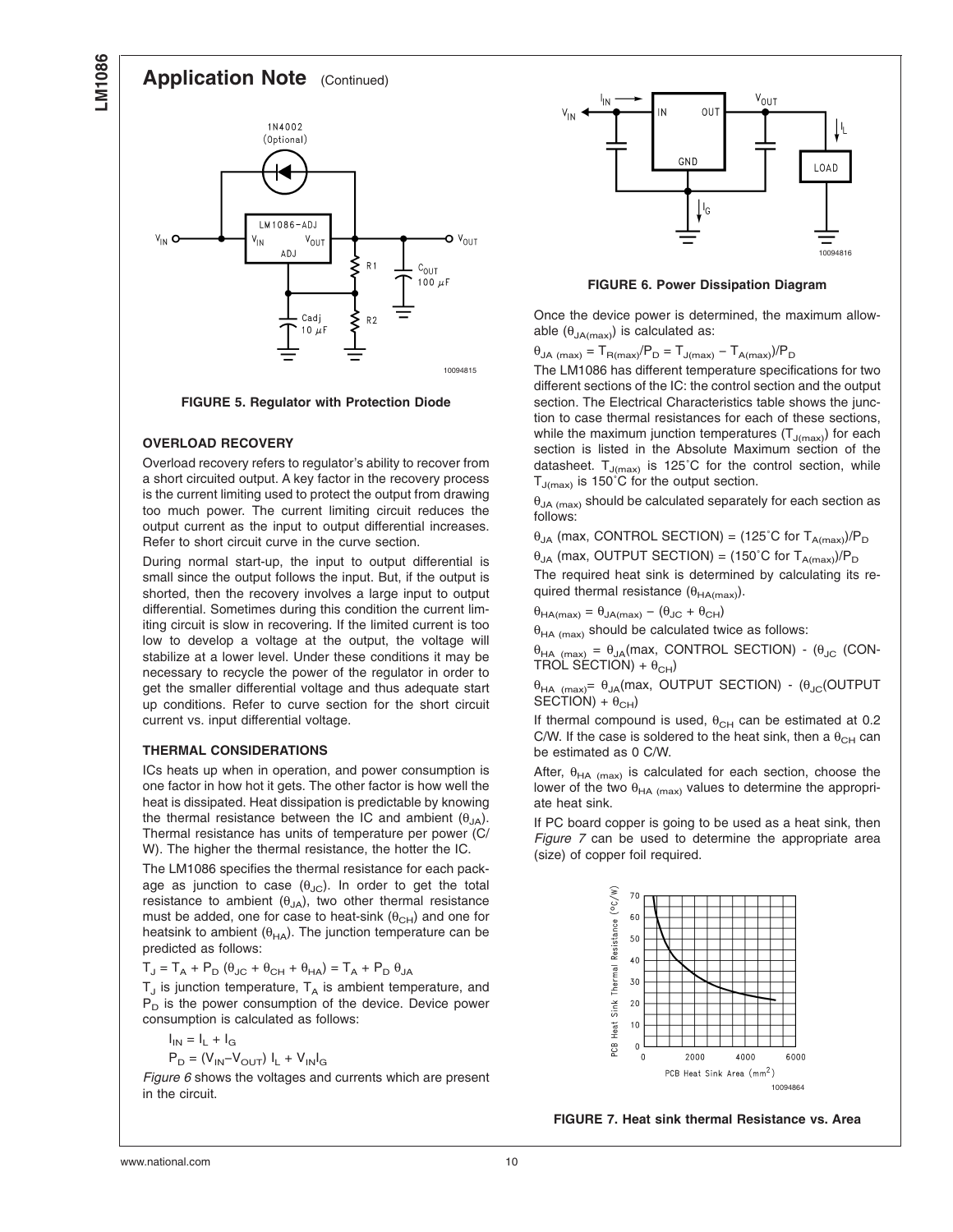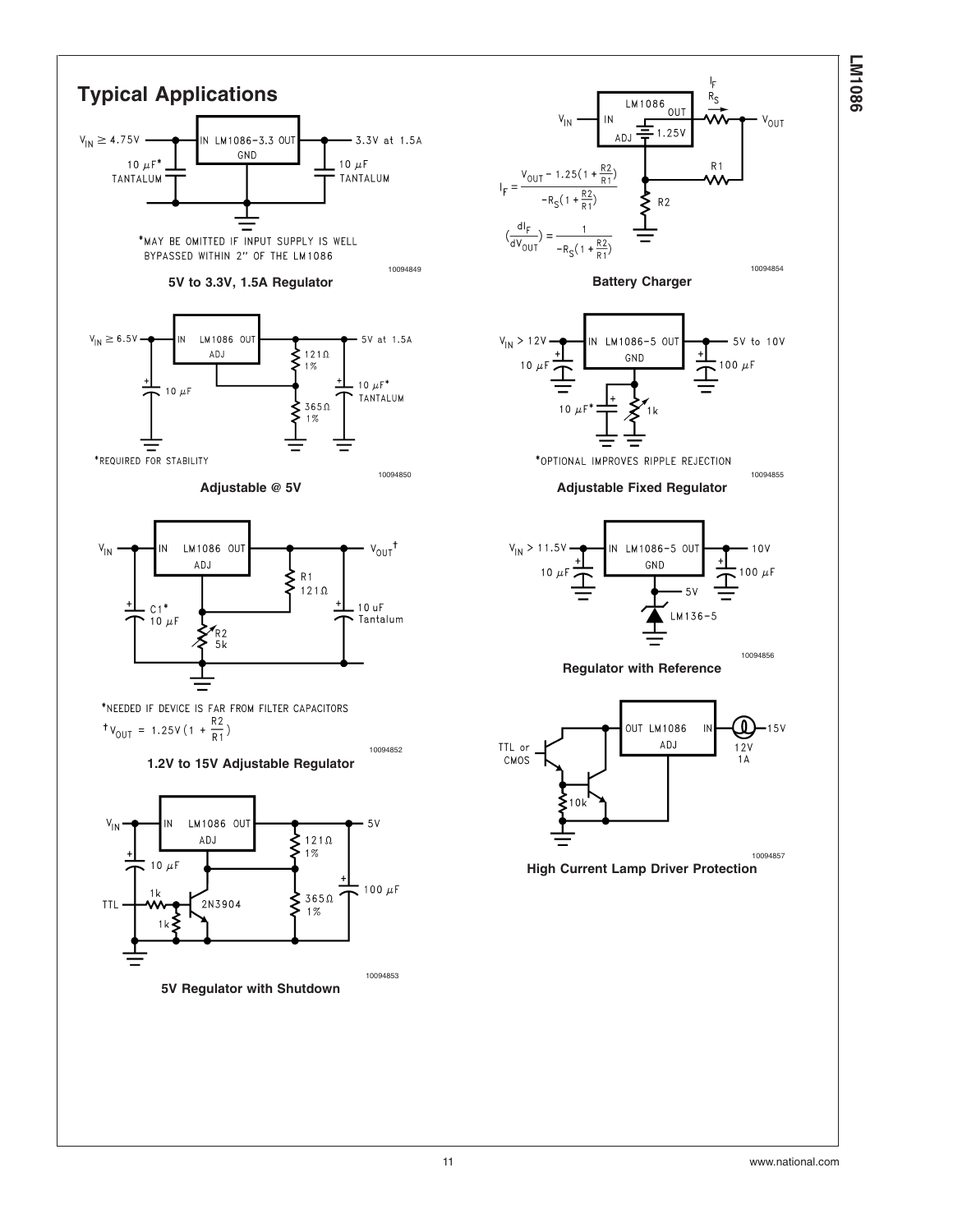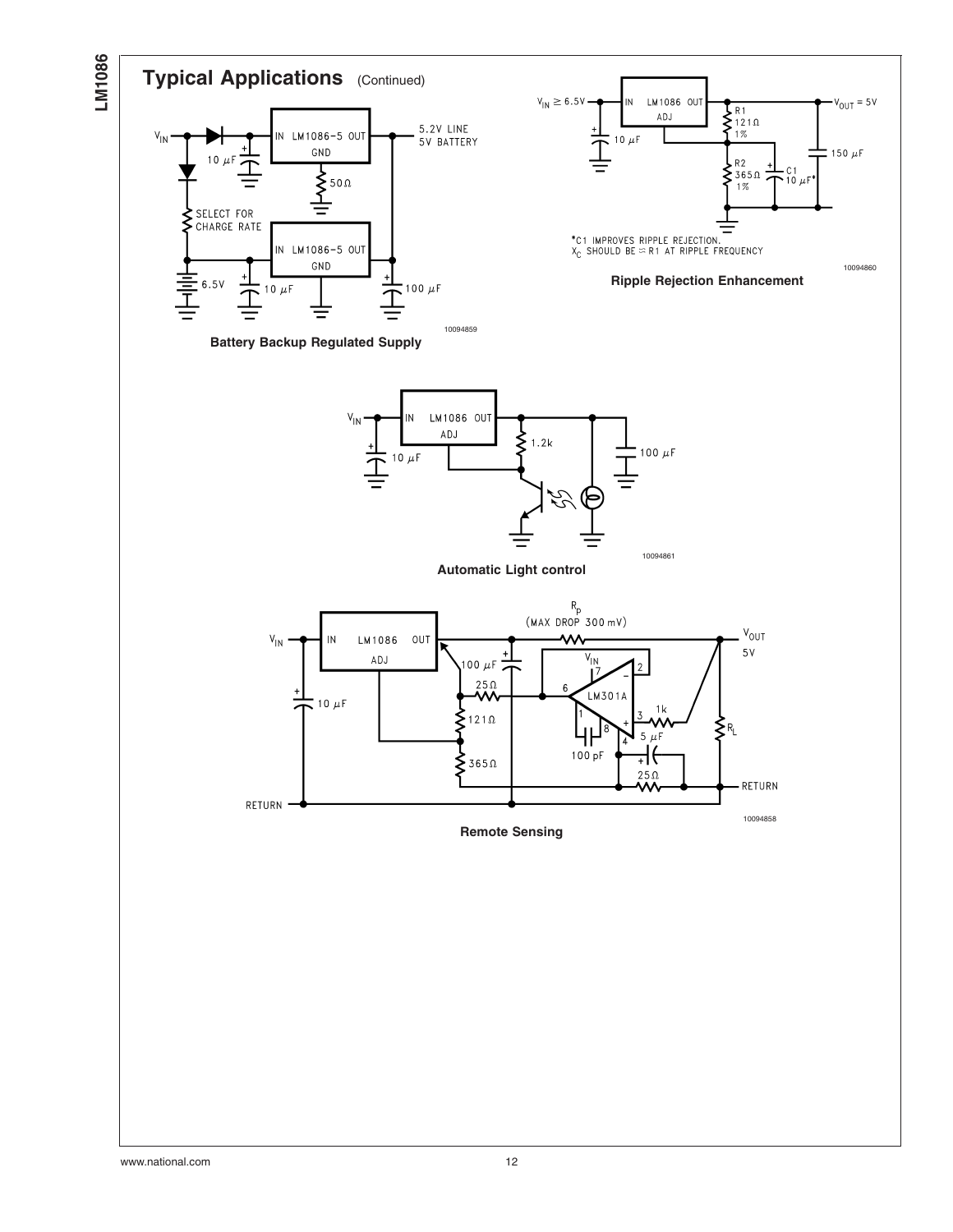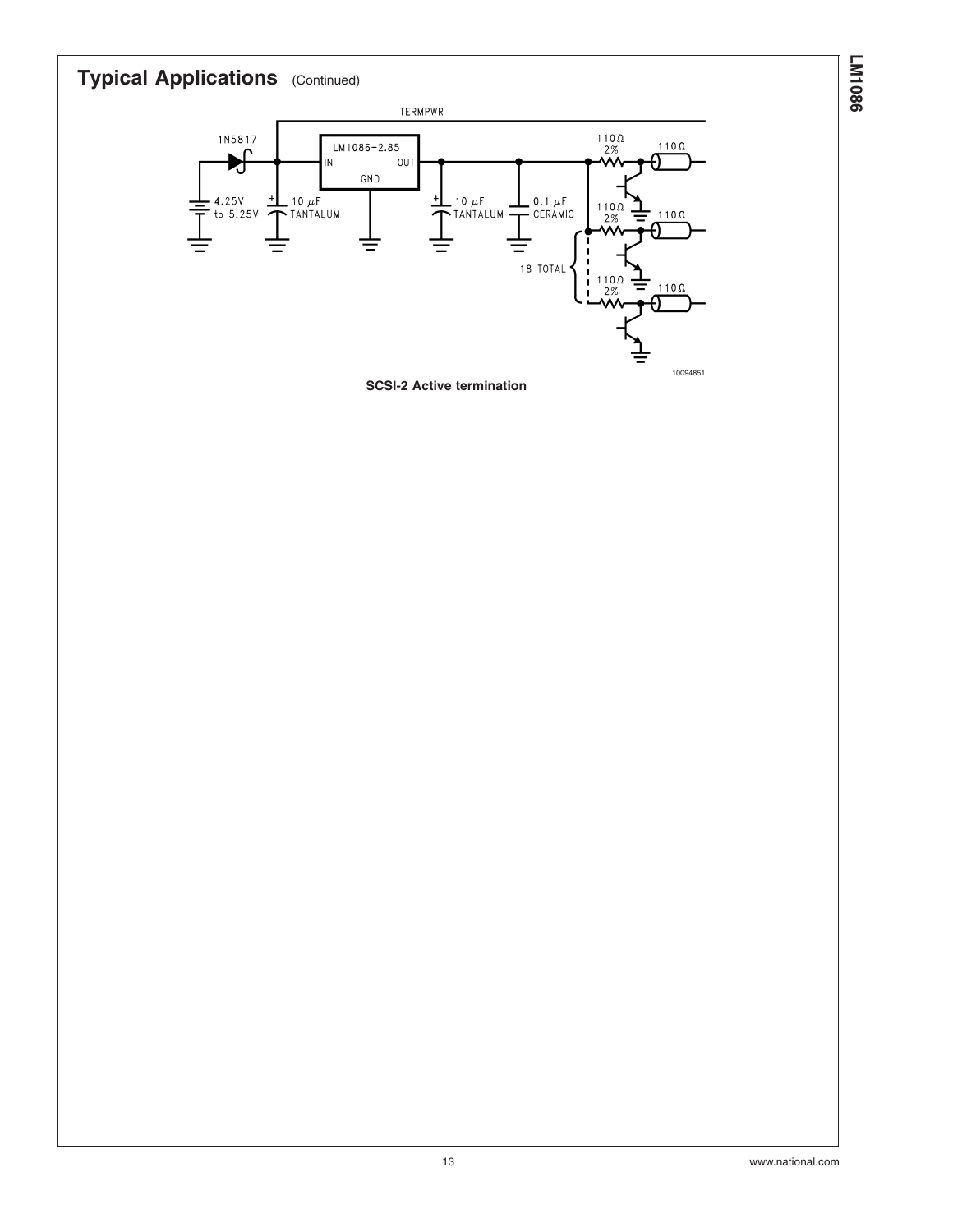